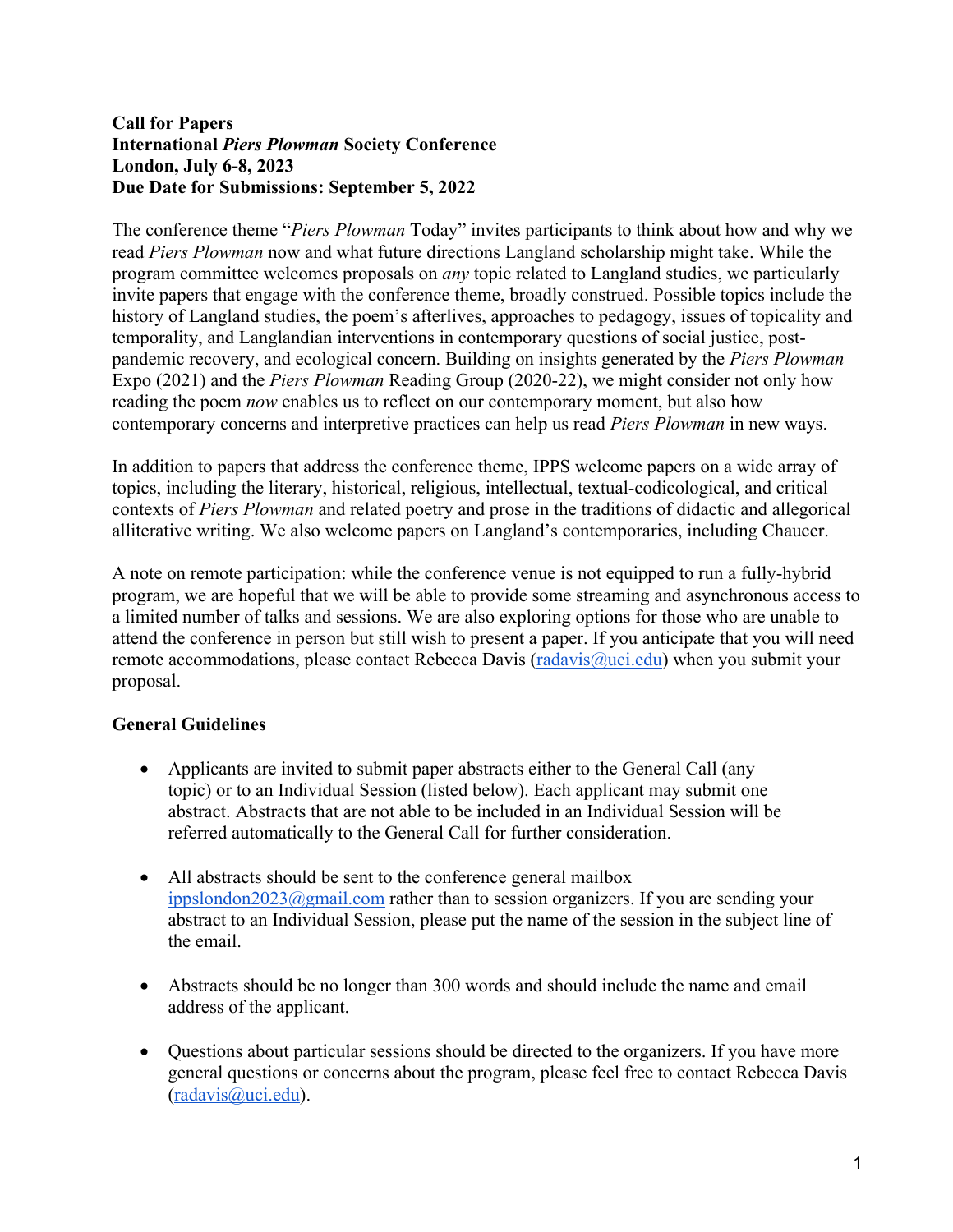- The program committee for this year's conference is:
	- o Chair: Rebecca Davis, University of California, Irvine (radavis@uci.edu)
	- $\circ$  Louise Bishop, University of Oregon (lmbishop@uoregon.edu)
	- $\circ$  Tekla Bude, Oregon State University (budet@oregonstate.edu)
	- o Richard H. Godden, Louisiana State University (rgodden1@lsu.edu)
	- $\circ$  Curtis Gruenler, Hope College (gruenler@hope.edu)
	- o Bernardo S. Hinojosa, St. Norbert College (bds.hinojosa@gmail.com)
	- o Ellen Rentz, Claremont McKenna College (Ellen.Rentz@ClaremontMcKenna.edu)
	- o Jamie K. Taylor, Bryn Mawr College (jktaylor@brynmawr.edu)
	- o Nicolette Zeeman, King's College Cambridge (nz202@cam.ac.uk)

# **List of Individual Sessions**

# **1. Afterlives of** *Piers Plowman*

Organizer: Sarah Tolmie, University of Waterloo (stolmie@uwaterloo.ca)

This panel seeks to make the case for the ongoingness of *Piers Plowman* as a cultural project. A tremendous amount of expertise has been directed at where this poem comes from, and how it functioned in its time; now is the time to consider its posterity. To keep Langland in our curricula, we need to make him current: not by tepid claims about "relatability," but by establishing his vital connection to artistic productions that came after him, as well as to the arts of the future.

Do you know of works of art in modernity — let's say, any time after World War I — that are indebted to *Piers Plowman*? In any genre or medium? Operas, plays, poems, novels, illustrations, installations, games? If so, please come and share them with us. We want to hear from people who have made or participated in such works of art, and from scholars who are working on them. This panel is also open to nineteenth-century (and later) engagements with Piers that pertain more to social engagement or activism: roles the poem might have had in preaching, protesting, missionary activity, reform or anything else performed in the public sphere.

We are looking for informal talks of about 7 minutes introducing the work or activity in question and its relationship to Langland. Thereafter we will hold a Q and A session, moderated by Sarah Tolmie, directing a few questions to the panelists and then opening up the floor to audience members.

# **2. Piers, Aesthetics and the Alliterative Tradition**

Organizer: Katharine Jager, University of Houston (jagerk@uhd.edu)

In order to position alliterative verse within the larger "formalist turn" in medieval studies, this panel considers questions of poetic form, "new formalism," and aesthetics within *Piers Plowman* and the late medieval English alliterative tradition more broadly. Given that the poem is so deeply concerned with the social, ethical, and theological purpose of "makynge" poetry, how then does *Piers* express, manifest, perform, complicate, create literary form? Can we separate the poetic product from the maker of the poem? How does identity intersect with poetic form, within *Piers*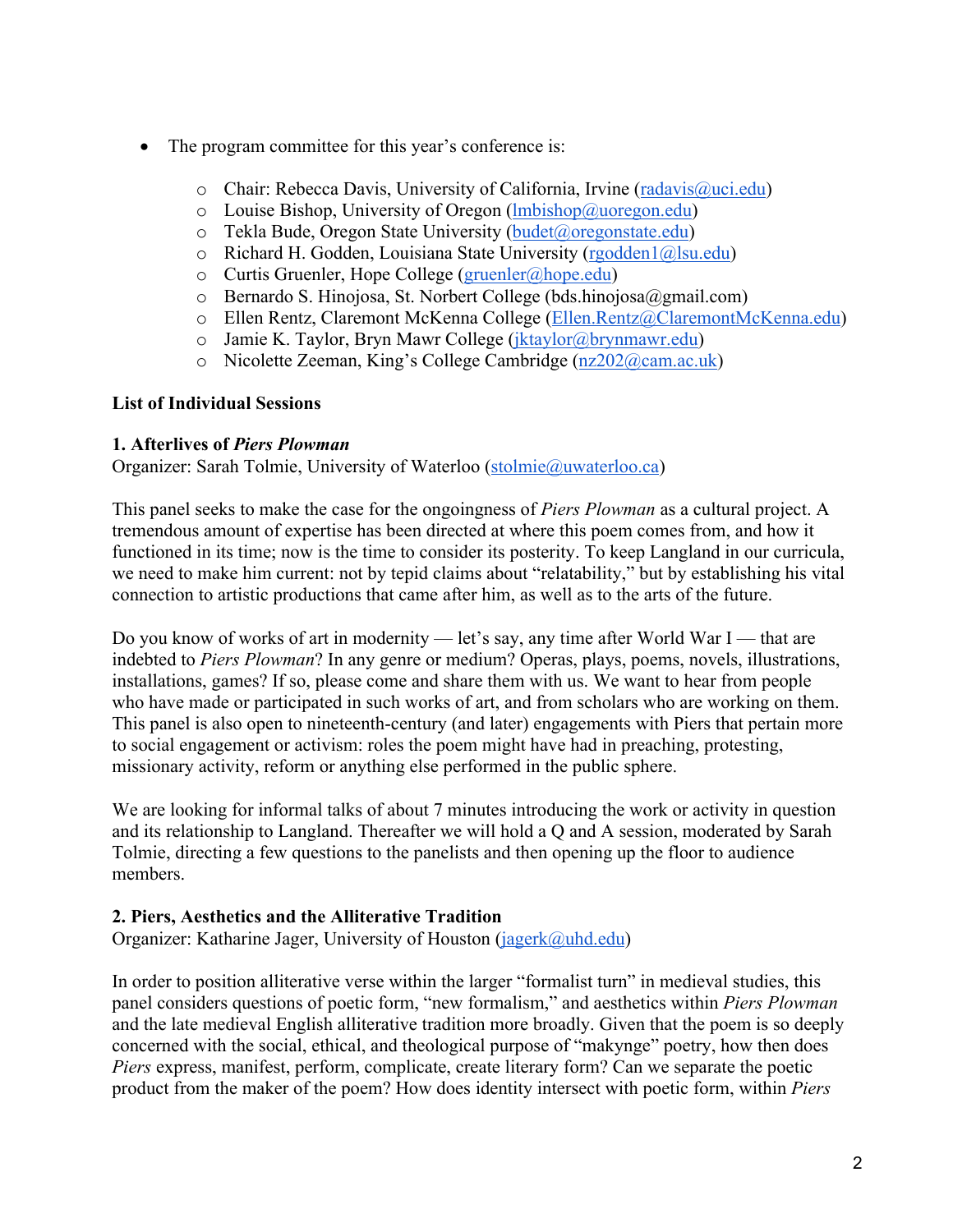*Plowman*? What is the role of the author in a poem constituted by revision and variation? What might a "new formalist" reading of *Piers* consider? This panel seeks a variety of interpretive approaches and close readings of the poem, its formal construction, and the aesthetic possibilities it offers.

## **3.** *Piers Plowman* **and Medieval Jewish-Christian Relations**

Organizer: Hope Doherty, Durham University (elizabeth.h.doherty@durham.ac.uk)

This session would provide the opportunity to explore the world of *Piers Plowman* in relation to the exciting new work being done on Jewish-Christian conflict and dialogue in the European Middle Ages. Recent new work in this area has touched on theories of supersessionism, race, heredity, gender, apocalyptic and eschatological thought, Anglo-Jewish records, anti-Judaic Middle English and Latin literature, and iconography. Papers in this session might explore topics including the presentation of Jewish characters in *Piers Plowman*; links between *Piers Plowman* and medieval Jewish thought and literature; Langland's articulations of supersessionist theology; potential links between *Piers Plowman* and polemical texts, either anti-Judaic or anti-Christian; portrayals of non-Christians, or pre-Christians, in *Piers Plowman*; the relationship between Langland's personified Sins and anti-Judaism; and links between Langland's medical imagery and religious conflict, exclusion, or dialogue.

### **4. The Manuscripts of** *Piers Plowman*

Organizers: Simon Horobin, Magdalen College Oxford (simon.horobin@magd.ox.ac.uk) and Michael Johnston, Purdue University (mjohnst@purdue.edu)

While the manuscripts of *Piers Plowman* have long been central to our understanding of this poem, and while scholarship has revealed much, there is still a lot we have to discover: Where, outside of London, was the poem copied? Did religious houses play a major role in disseminating this text? What sorts of scribes copied the poem? Who were some of the earliest owners? With what other texts did the poem tend to travel? Are there as-yet undiscovered connections between multiple copies of the poem? Was *Piers Plowman* produced in a different or similar way to copies of Gower or Chaucer? Continuing to work on these perennial questions will help scholars better understand the place of *Piers* within the literary and cultural history of fourteenth- and fifteenthcentury England.

We are open to a broad range of methodological approaches, such as traditional codicological, paleographical, text-critical, and dialectal analyses. But we are also open to Digital Humanities attempts to map and organize manuscript information, as well as literary readings of the texts across any given manuscript containing *Piers Plowman*. And we welcome papers focused on a single manuscript or papers that survey multiple copies of the poem.

### **5. Virtuous Activity**

Organizer: Laura Hatch, Brigham Young University (hatch.laura@gmail.com)

In his *Nicomachean Ethics*, Aristotle sets forward a definition of virtue that goes beyond simple morality, instead exploring human capacities for action. Reaching back into the antique roots of virtue (coming from the Latin *vir,* "man"), Langland's allegorical dream vision *Piers Plowman* is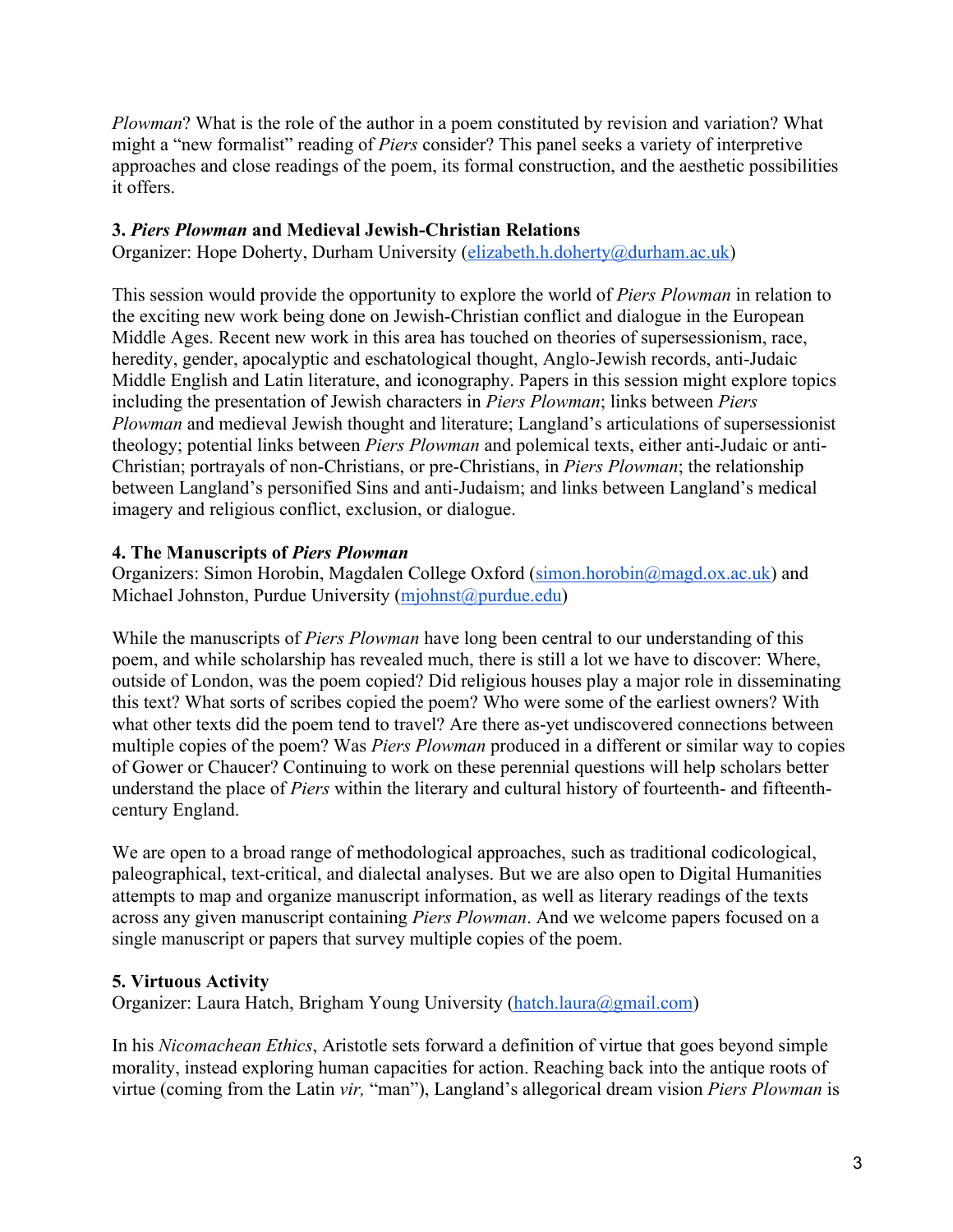a psychomachia deeply concerned with the lived, mortal experience of discerning what it means to do well. The concept of virtue speaks to the heart of the poem's investment in the powers, capacities, and skills enacted to navigate an infinite variety of enigmatic experience. This panel invites a wide approach to the concept of virtue, whether specific personifications or descriptions of virtues within *Piers Plowman* (e.g., Truth, Grace, Charity, Wit) or exhibitions of virtues by characters within the poem (e.g., courage, resilience, friendship, judgment, patience, hope). This panel also welcomes approaches to virtue located in related spheres and texts outside of the poem *Piers Plowman* itself – for instance, virtue and dream-visions or romance; affective virtue and personification allegory; virtue and faculty psychology in the Middle Ages.

As we face an increasingly uncertain world, the need for explorations of ethical behavior and ethical decision-making feels more and more relevant. This panel welcomes papers on *Piers Plowman* in relation to the topic of virtuous activity, but also papers on this topic more generally, including from scholars who do not see themselves as Langland specialists.

#### **6. New Ways of Thinking about the Rhythm of** *Piers Plowman:* **Does Langland Have the Beat?**

Organizers: Thomas Cable, University of Texas, Austin (tcable@mail.utexas.edu) and Noriko Inoue, Kansai University (n-inoue@kansai-u.ac.jp)

Metrical analysis of Middle English verse typically uses the methods of historical linguistics, a respectable way of answering the questions that must come first: for example, "Was final *-e*  pronounced?" This way of doing things typically involves scanning thousands of lines and matching the results against each other and against the generalizations of the historical grammars. Much has been discovered in recent years through this labor-intensive approach by prosodists oriented toward Langland. However, all of us have fallen short in not engaging the principles of rhythm in an explicit way. What is the *point* of these elegant descriptions of the careful placing of syllables in each half-line? Recent work in cognitive science shows a connection between the perception of beats in both music and language and the motor areas of the brain, which prompt the body to anticipate the beat and to move with it. The organizers of this session invite idiosyncratic approaches to the *rhythm* of *Piers Plowman,* beyond the familiar approaches to its *meter.* We welcome links across disciplines (poetics, music, cognitive science, kinesiology, poetry in performance), as well as discoveries in traditional metrics, that suggest how the rhythms of Langland's lines can be embodied and read with a tangibility comparable to the tapping of lines in a Shakespeare sonnet.

### **7. The History and Future of Langland Studies and the International** *Piers Plowman* **Society**

Organizers: Louise Bishop, University of Oregon (*Imbishop@uoregon.edu*) and Nicolette Zeeman, University of Cambridge (nz202@cam.ac.uk)

Conceived as a capacious strand with both standard papers and potential roundtable discussions, participants are invited to think about the past and the ongoing evolution of both *Piers Plowman*  studies and the International *Piers Plowman* Society. What are the intellectual and institutional roots and the explicit and implicit purposes of Langland studies? How does study of the poem relate to larger patterns of historical, critical and theoretical study, not to mention other areas of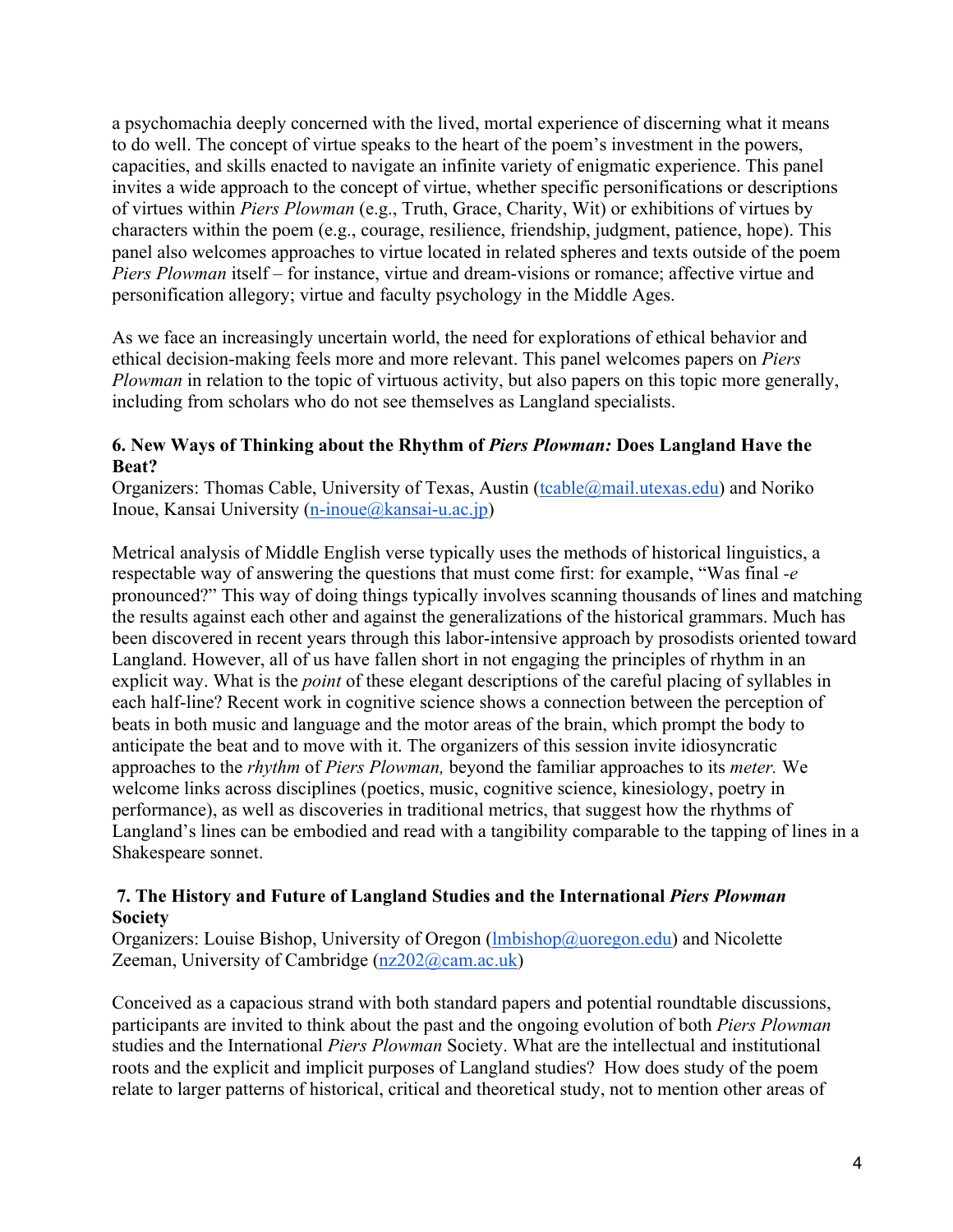medieval scholarship? How did the creation of the International *Piers Plowman* Society relate to the history of Langland studies before the society's formation? What challenges did the society's founders encounter, and how were they met – or not met? Organizers also welcome attention to how scholarly societies and scholarship itself has changed in the last three/four decades. What constitutes the future of the International *Piers Plowman* Society in light of both continuity and change? We also welcome analyses and impressions that treat topics such as the role and impact of the *Yearbook of Langland Studies*, the *Piers Plowman* Electronic Archive, or the Penn Commentary on *Piers Plowman*. Papers can treat singular factors, forms, and characters, as well as complex layers of intentions that prompted a confederation devoted to the study of this poem.

### **8. Hooked on a Feeling**

Organizer: Emily Steiner, University of Pennsylvania (steinere@english.upenn.edu)

Inspired by Rita Copeland's landmark *Emotion and the History of Rhetoric in the Middle Ages*  (OUP, 2022), this session invites participants to explore the range of emotions that fuel *Piers Plowman* and other medieval alliterative poems. How does *Piers Plowman* fit into larger literary and intellectual histories of emotion, and how do its interlocutors use emotion to persuade or dissuade others? Is alliterative poetry a vehicle for some emotions and not others? In later medieval literature, how might the capacity for feeling and expressing emotion correspond to gender, class, and race? In the spirit of the conference's theme, "*Piers Plowman* Today," we might ask whether medieval emotions can teach us to feel and act, and what role emotion might play in modern interpretations of premodern literature.

#### **9. At Ease**

Organizer: Emily Steiner, University of Pennsylvania (steinere@english.upenn.edu) and Spencer Strub, Princeton (spencer.strub@gmail.com)

One of the most remarkable features of *Piers Plowman* is its thoroughgoing investigation of labor: the rewards of physical labor and the suffering that it entails, the metaphorical possibilities of agricultural work, the relationship between work and poverty, and the value of spiritual or intellectual work. Indeed, the most common image on modern editions of the poem is the medieval plow. The poet himself is often viewed as a workaholic. Somewhat less explored by modern scholars - and the subject of this session - is Langland's interest in various forms of not working: procrastination and idleness, yes, but also pleasure, play, ease, rest, and sleep. How do *Piers Plowman* and other alliterative poems understand non-productivity and non-work? How might Langland's poem create opportunity and space for rest? And how might our contemporary concerns with market-driven academic work, work/life balance, time management, antiwork communities, workers' organization and labor exploitation intersect with medieval notions of work and ease?

#### **10.** *Piers Plowman* **Studies and Race**

Organizer: Bernardo S. Hinojosa, St. Norbert College (bds.hinojosa@gmail.com)

In his posthumously published memoir, Stuart Hall recounts how, during his time at Oxford, he unsuccessfully approached an unnamed professor—almost certainly J.R.R. Tolkien—with plans "to do graduate work on Langland's *Piers Plowman*." This refusal, Kathy Lavezzo suggests, "has led medievalists to opine what might have happened to Langland scholarship had the brilliant thinker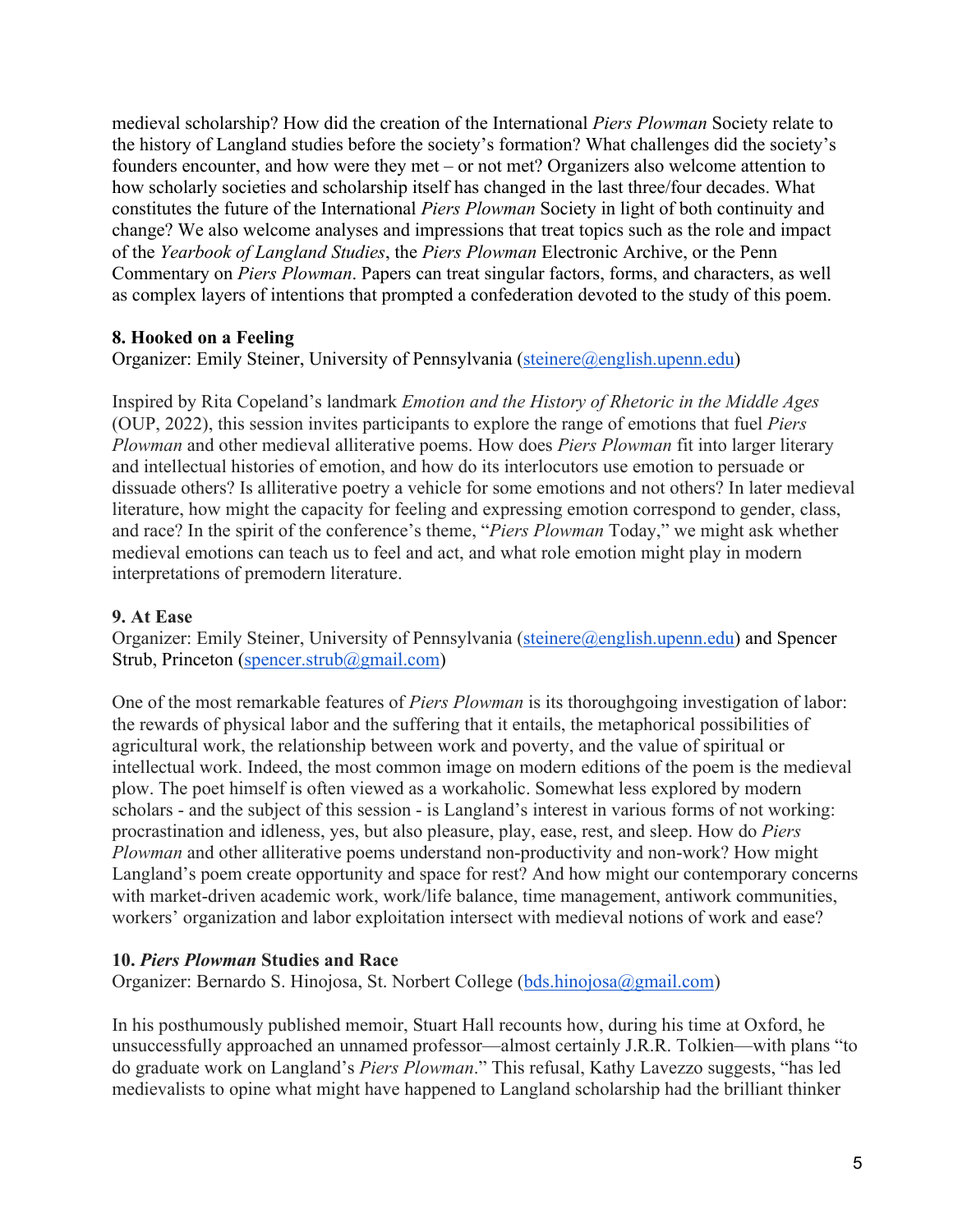been encouraged to pursue his graduate course of study." Although we will never know what Hall's *Piers Plowman* might have looked like, we can nevertheless chart a future for *Piers Plowman*  studies that, in keeping with recent and important work on premodern race, recognizes how race and racism inform Langland's poem and have steered the trajectory of its scholarship. We thus welcome proposals that think, in the broadest terms, about questions of race in *Piers Plowman,* in its sources and related works, and in its reception. Possible topics include but are not limited to: (the absence of) race in *Piers Plowman* studies; the racialization of non-Christians and peasants; conversion, race, and empire; the rhetoric of whiteness; pedagogy and white supremacy; race and personification.

# **11. Langland's Ecological Imagination**

Organizer: Bernardo S. Hinojosa, St. Norbert College (bds.hinojosa@gmail.com)

In recent decades, scholars have increasingly sought to recover the ecological thought of the Middle Ages, its ethical valences, and its literary and artistic representations. Premodern ecological thought may offer, on one hand, an alternative to the practices of dominion and control that guide human interactions with the environment in modernity. Yet, on the other hand, it is perhaps in the Middle Ages that we find the roots for our current environmental crises. This panel invites ecocritical approaches to Langland's *Piers Plowman* and related works. We welcome proposals that recover the poem's ecological thought: what kind of interactions do Langland, his contemporaries, and his successors imagine between humans, nonhumans, and the broader material world? In the spirit of "*Piers Plowman* Today," we also welcome proposals that consider whether and how premodern ecological thought can speak to present-day environmental catastrophe. Possible topics include but are not limited to: agricultural labor and extraction capitalism; weather and climate change; elemental ecocriticism; representations of plants, animals, and minerals; race, empire, and ecology; queer ecology; medieval and modern apocalypticism; theology and the natural world; ecology and poetic form.

### **12. Devotional and Contemplative Writing**

Organizers: Rebecca Davis, University of California, Irvine (radavis@uci.edu) and Nicolette Zeeman, University of Cambridge (nz202@cam.ac.uk)

We seek new work in devotional and contemplative prose or poetry, Latin or vernacular, with or without a direct link to *Piers Plowman*. We welcome papers on the iconic devotional and contemplative writers of the later Middle Ages – Richard Rolle, Julian of Norwich, the *Cloud* author, Margery Kempe – but also the many other anonymous, continental or translated works circulating in England in this period. We are interested (among other things) in current research on Richard Rolle and his tradition; the overlaps between contemplative thought and pastoralia; the relationship between devotional writing and heterodoxy; the many different forms and discursive modes of writing about religious experience. We also note that *Piers Plowman* can itself be read as a devotional or even contemplative text.

### **13. Sermons, Pastoralia and Pedagogy**

Organizers: Alastair Bennett, Royal Holloway, University of London  $(A$ lastair.Bennett@rhul.ac.uk) and Nicolette Zeeman, University of Cambridge (nz202@cam.ac.uk)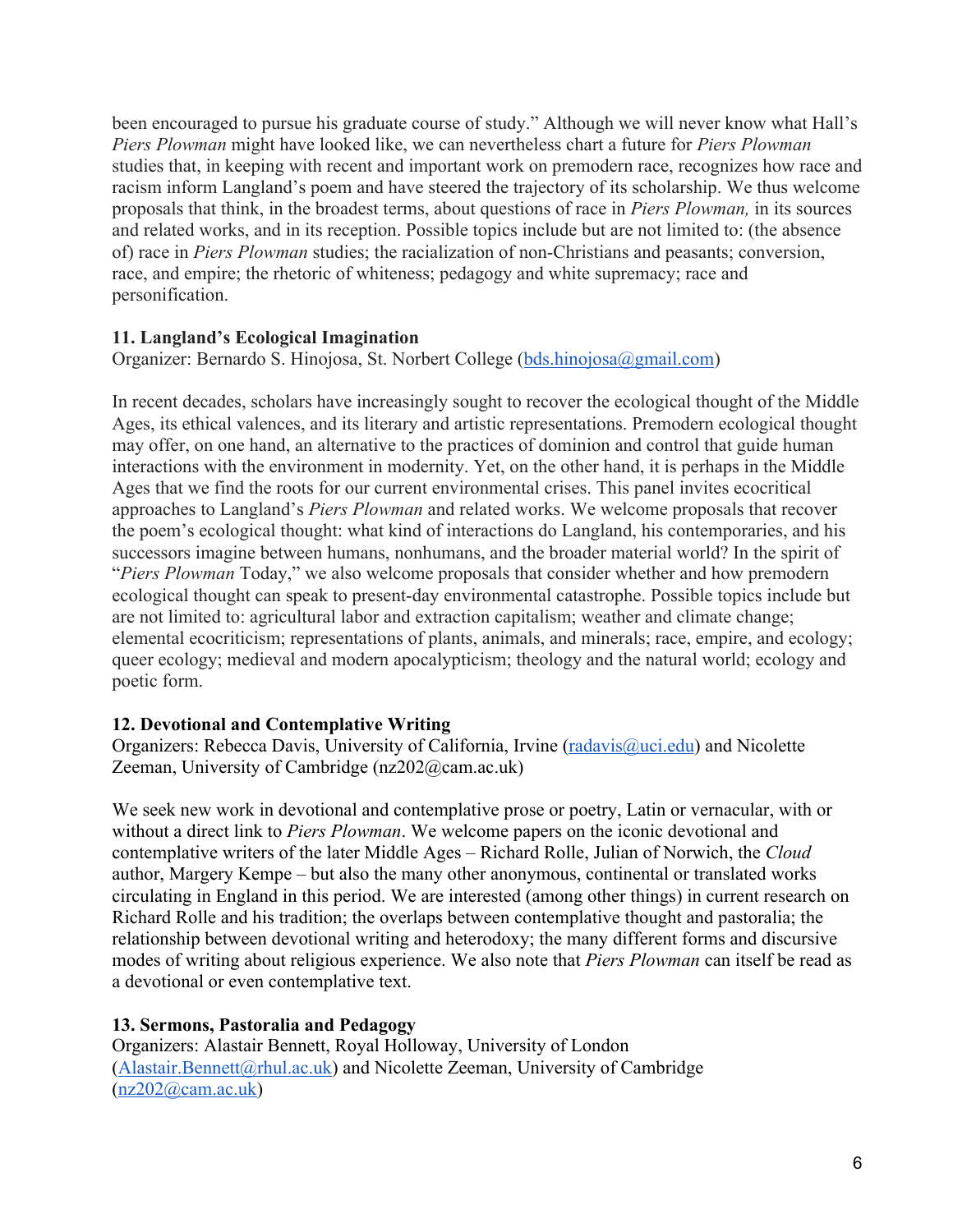Studies in the many forms and performative modes of medieval teaching continue to be active and diverse. This is an opportunity to share new research on the discourses – and literature – of instruction, whether moral and pastoral, or pedagogic and educational. For this session we seek new research on: preaching, lay catechism and confession; drama, performance and orality; the medieval schoolroom, but also teaching performed outside the schoolroom; the forms of instruction, whether monologic or dialogic, closed or open-ended, explicit and preceptive, or figured and imaginative. The discourses of sermon, pastoralia and pedagogy are of course central to *Piers Plowman*; we also welcome papers that engage with the poem from this perspective.

#### **14. Langland's New Materialisms**

Organizer: Tekla Bude, Oregon State University (budet@oregonstate.edu)

The constellation of critical methodologies loosely collated under the umbrella of New Materialisms (object-oriented ontology, posthumanism, speculative realism, actor-network theory, animacy studies, etc) take seriously the effective and affective capacities of the material world on human subjects and their cultural products. This panel welcomes papers on the agency of matter in *Piers Plowman* and related texts. How does matter make personification? How do animacy hierarchies determine *Piers Plowman's* ethics? Is alliteration a form of "vibrant matter"? Paper proposals considering agential matter and the production of any one of the genres or forms (personification allegory, sermon, school-text, mysticism, alliterative verse, narrative poem) contained in Langland's text or the texts with which it is in conversation are welcomed.

### **15. Langland and Mental Health**

Organizer: Richard H. Godden, Louisiana State University (rgodden1@lsu.edu)

William Langland's *Piers Plowman* is, among many other things, a dialogue with the Self, facilitated through the machinery of medieval allegory. This panel will explore representations of mental health in the 14<sup>th</sup> century, especially in *Piers Plowman* or related texts. Langland not only reveals an ambivalent and multifaceted attitude toward disabled figures in the poem, but he also explores the mental state of Will, whose search for Dowel, Dobet, and Dobest often leaves the Dreamer in states of agitation, perplexity, and distress. How are nonnormative minds represented in *Piers Plowman* or related literary traditions? How do medieval genres like the dream vision or allegory provide a space to explore or interrogate mental health? How do representations of mental health intersect with spiritual health? Or salvation? We invite varied approaches to the subject of mental health in the 14th century, including but not limited to Disability Studies and the history of medicine. In the spirit of "*Piers Plowman* Today," we also welcome proposals that consider how premodern representations of mental health can speak to the present-day. Possible topics include but are not limited to: mental health and education; mental health and aging; neurodiversity; institutions of care; and recovery.

#### **16.** *Piers Plowman's* **Soundscapes**

Organizer: Tekla Bude, Oregon State University (budet@oregonstate.edu)

*Piers Plowman* is a sonorous text. Not only are its personifications built out of their spoken words, but music (some liturgical, some secular) dots the pages of the text, and some figures are downright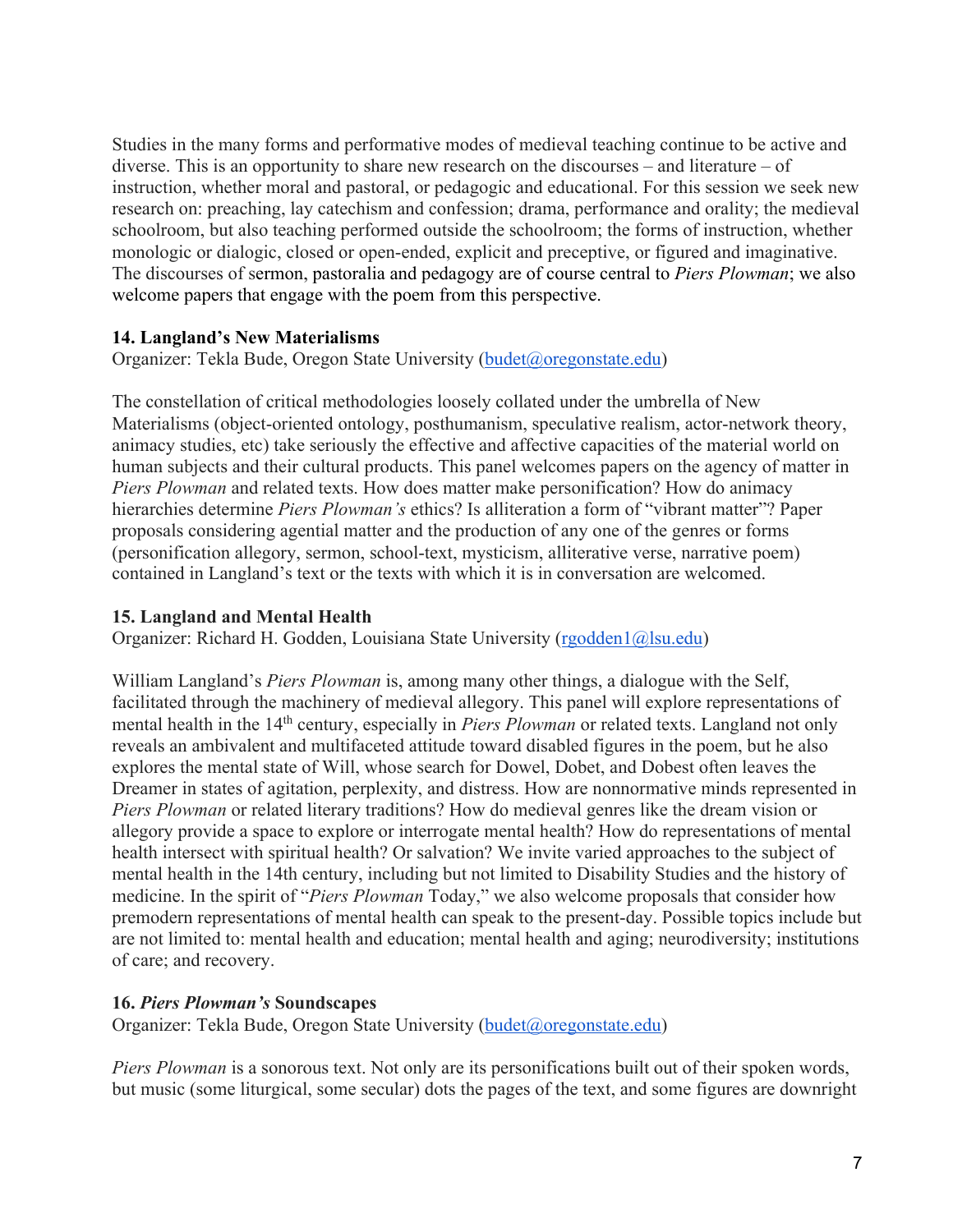noisy. Its landscape, too, is one that resonates as Will walks through it. Nevertheless, it is also, simultaneously, a deeply *textual* literary project. How is sonic experience present in, and made central to, *Piers Plowman's* formal, aesthetic, or ethical project in spite of, and in concert with, its literary qualities? What do medieval theories of sound and music have to say about the text? What might modern work in sound studies bring to a reading of *Piers?* This panel is interested in musical experience as well as other forms of "organized sound," but also welcomes papers on the aural qualities and pedagogies of the poem more generally.

### **17. Queering** *Piers Plowman*

Organizer: Jamie Taylor, Bryn Mawr College (jktaylor@brynmawr.edu)

This session invites participants to (re)assess how *Piers Plowman* thinks about gender and sexuality. Holly Crocker suggests that inquiries into *Piers* and gender have highlighted women's dispossession and erasure, but that they may also have unintentionally reinforced the centrality of elite masculinity in the poem. How might we think anew about gender in *Piers Plowman*? How does queer theory or trans studies help us read *Piers*, and how might *Piers* help us shape those fields' questions and vocabularies? What does the future of thinking about gender, sexuality, and *Piers* look like? How might we think about Langlandian gender alongside, for example, Chaucerian gender or gender in other late medieval alliterative poetry? Possible topics may include gender and poetic form; gender and sexuality; trans studies; affect and gender; ecofeminism; gender and theology; gender and race; embodiment.

# **18.** *Piers Plowman* **and Theology Today**

Organizer: Curtis Gruenler, Hope College (gruenler@hope.edu) and Ellen K. Rentz, Claremont McKenna College (erentz@cmc.edu)

The endlessly resourceful language of *Piers Plowman* continues to invite attention to its theological implications, both traditional and innovative, alongside other theological voices of its own time as well as voices more ancient and more recent. This session is open to all theological topics in Langland and his contemporaries. In light of the conference theme, we especially invite attention to how *Piers Plowman* and its contemporaries can open up new perspectives on patristic and medieval theology and/or how *Piers Plowman* can contribute to current theological conversations, as David Aers in particular has advocated. Some topics ripe for consideration might include: theological language, both vernacular and Latin; atonement theology, especially alternatives to the dominant modern theory of penal substitution; universal salvation, perhaps in light of recent work by David Bentley Hart and others; theological anthropology and ecclesiology; ecotheology; the metaphysics of participation and the relation between natural and supernatural, perhaps in light of work by Andrew Davison and, again, David Bentley Hart.

### **19. Langlandian Temporalities**

Organizer: Rebecca Davis, University of California, Irvine (radavis@uci.edu) and Richard H. Godden, Louisiana State University (rgodden1@lsu.edu)

In thinking about *Piers Plowman* "today," this session invites papers that examine Langland's representation of time. Possible topics include biblical and historical frameworks, natural processes of growth and decline, the daily and seasonal rhythms of church time, the measures of merchant's